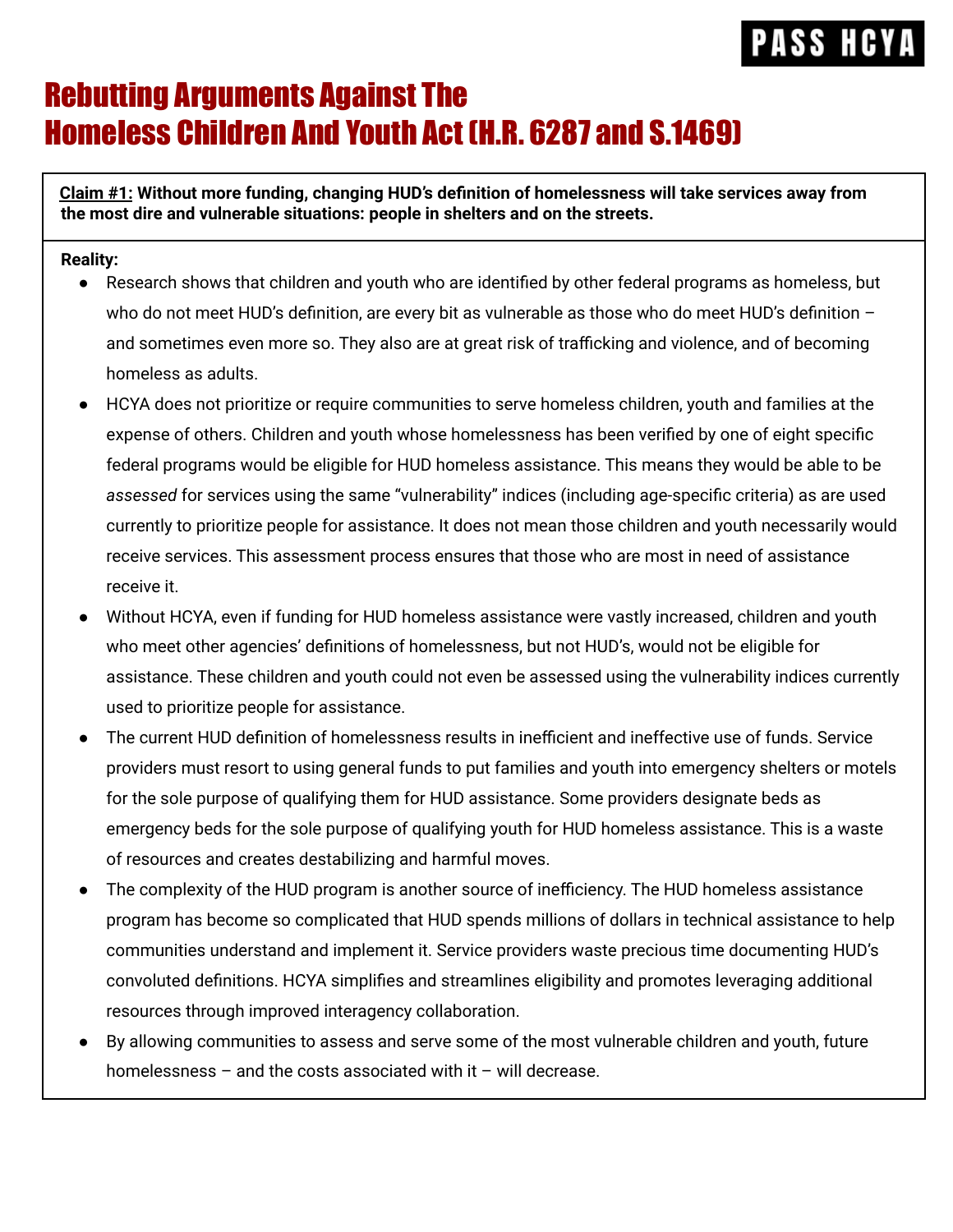Claim #2: Families and youth who are staying with others temporarily, or in motels, simply need affordable **housing to resolve their homelessness.**

#### **Reality:**

- Many families and youth who stay on couches or the floors of other people, or in motels, are the very same families and youth as those who are outside or in shelters – they move between these situations. These families and youth need the same kind of assistance that is provided by the Continuum of Care homeless assistance grants, because their homelessness is the result of much more than simply the lack of affordable housing.
- Families with children often become homeless due to complex traumatic experiences such as domestic violence, substance abuse, mental health challenges, community and individual job loss, and economic shifts. For youth on their own, family conflict, individual trauma, involvement with systems such as child welfare and the juvenile/criminal justice, historical socioeconomic status, and other barriers that are not resolved by housing alone both contribute to and result from homelessness. Tragically, homelessness is often intergenerational: parents who experience homelessness as children are much more likely to have repeated or persistent homelessness in adulthood, and the majority of homeless young adults had their first experience of homelessness as adolescents or younger.
- These families and youth need the same kind of assistance that is provided by the Continuum of Care homeless assistance grants, because their homelessness is the result of much more than simply the lack of affordable housing. This is true for many youth who are homeless on their own, who benefit from developmentally appropriate transitional housing and services. Many families with children who stay in motels, or with others, also need access to full range of HUD homeless assistance supports, from transitional housing to rapid rehousing to permanent supportive housing. This is especially true of young mothers, who comprise a quarter or more of all homeless families.
- These families and youth will lose their housing over and over and over again if the root causes of their homelessness are not addressed. By excluding the majority of children, youth, and families who experience homelessness from HUD homeless assistance, the system is perpetuating adult homelessness.

**Claim #3: HUD will lose the ability to incentivize research-based and effective strategies.**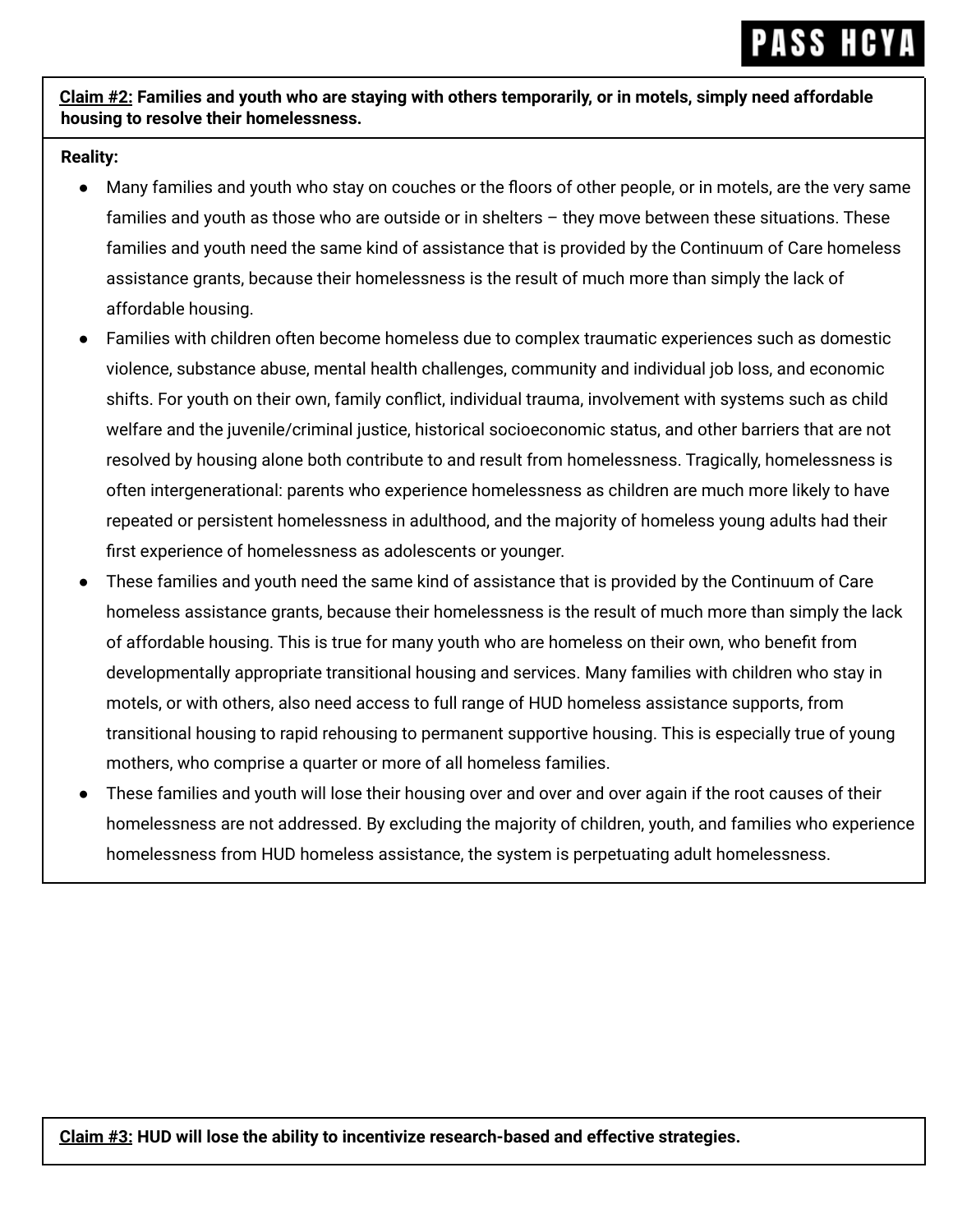#### **Reality:**

- HCYA does not eliminate scoring, but rather requires HUD to ensure that scoring is based primarily on the extent to which communities demonstrate that a project meets the priorities in the local plan, and is cost-effective relative to the goals in the local plan. HCYA would prohibit HUD from awarding greater priority based solely on the specific homeless population to be served or the proposed housing or service model.
- Under HCYA, HUD maintains the ability to designate high-performing communities and to incentivize effective practices. Effective activities are defined as those determined to be effective by HUD, after a public comment period. In this way, HCYA allows HUD to respond to new research on effective practices.
- HUD maintains the ability to provide bonuses and incentives, but they must be proven to be effective, and based on local data, as opposed to a one-size fits-all national priority. This is a necessary corrective to HUD's current policy of forcing communities to prioritize certain housing models and certain populations that are unrelated to the reality of homelessness in many communities (which may, for instance, have many homeless families and youth but very few chronically homeless people). Communities that can demonstrate their current approach meets local needs in a cost-effective manner will be able to continue their approach. However, communities that have identified other needs requiring different cost-effective approaches would be free to respond to them.

**Claim #4: The current statute already includes people who are in dangerous or unstable situations.**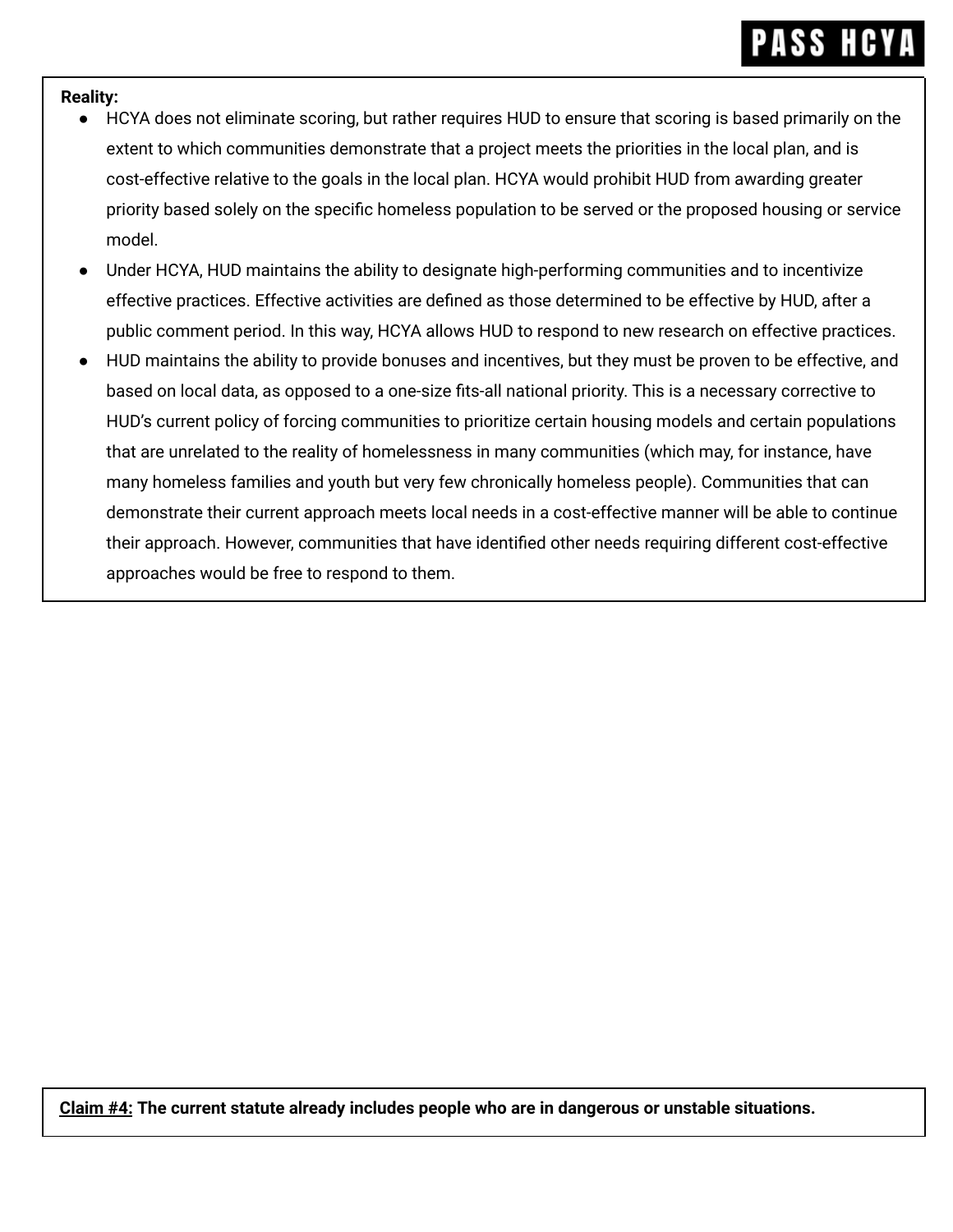**Reality:** Taken together, the statute, HUD's regulations and HUD's NOFA scoring have practically excluded anyone who is not staying in a shelter or outside from HUD homeless assistance services in three ways: 1) placing multiple limitations on eligibility; 2) requiring impossible documentation of living situations; and 3) limiting the program models for which children and youth are eligible, and systemically defunding those very program models.

- The statute includes the phrase "where the health and safety of children are jeopardized" in its domestic violence paragraph. However, HUD deleted this phrase from its regulation, imposed burdensome documentation requirements, and limited which programs people in this category can receive.
- Violence and danger are inherent in many of the situations that HUD excludes. Children, youth, and many parents are unable to document their situation, and only will disclose their situation to people they trust, perhaps at school or in another program.
- Children and youth whose parents pay to stay in motels with whatever meager, inconsistent income they have are not eligible for HUD homeless assistance unless they can prove they can stay for less than 14 days. Even if they meet those circumstances and somehow can prove it, they are not eligible for all HUD homeless assistance programs. Self-pay motel conditions are the same as those where government/charity pay – always unstable, often unsafe – yet these children and youth are excluded.
- People who will be displaced within 14 days are eligible only if they are facing formal eviction (with documentation to prove it) or can prove they are losing a place to stay within this timeframe. Homeless youth and families often cannot provide this proof. In reality, they are doing anything they can to stay longer, and they never know when they will be asked to leave. They are not likely to walk into a shelter and disclose their situation, but they might tell a school counselor, a Head Start director, or an RHYA program. In addition, HUD has restricted eligibility to people in this category only for certain programs.
- The statute places arbitrary and convoluted requirements on people who are homeless under other federal programs, requiring multiple moves within a specified time period and prescribing a minimal number of disabling conditions. ("Category 3" of the HUD definition). For those children and youth who are homeless under Category 3, the statute requires communities to request special permission from HUD to use HUD homeless assistance funds to serve them. To date, HUD has acknowledged (in response to a FOIA request) that it has denied every such request from every community. Many communities have not requested this flexibility because of the difficulty proving eligibility, HUD's systematic defunding of the program models for which the families and youth are eligible, and verbal communication from HUD that it has not, and will not, grant permission.

**Claim #5: An expensive point in time count including the aligned categories of homelessness would be required.**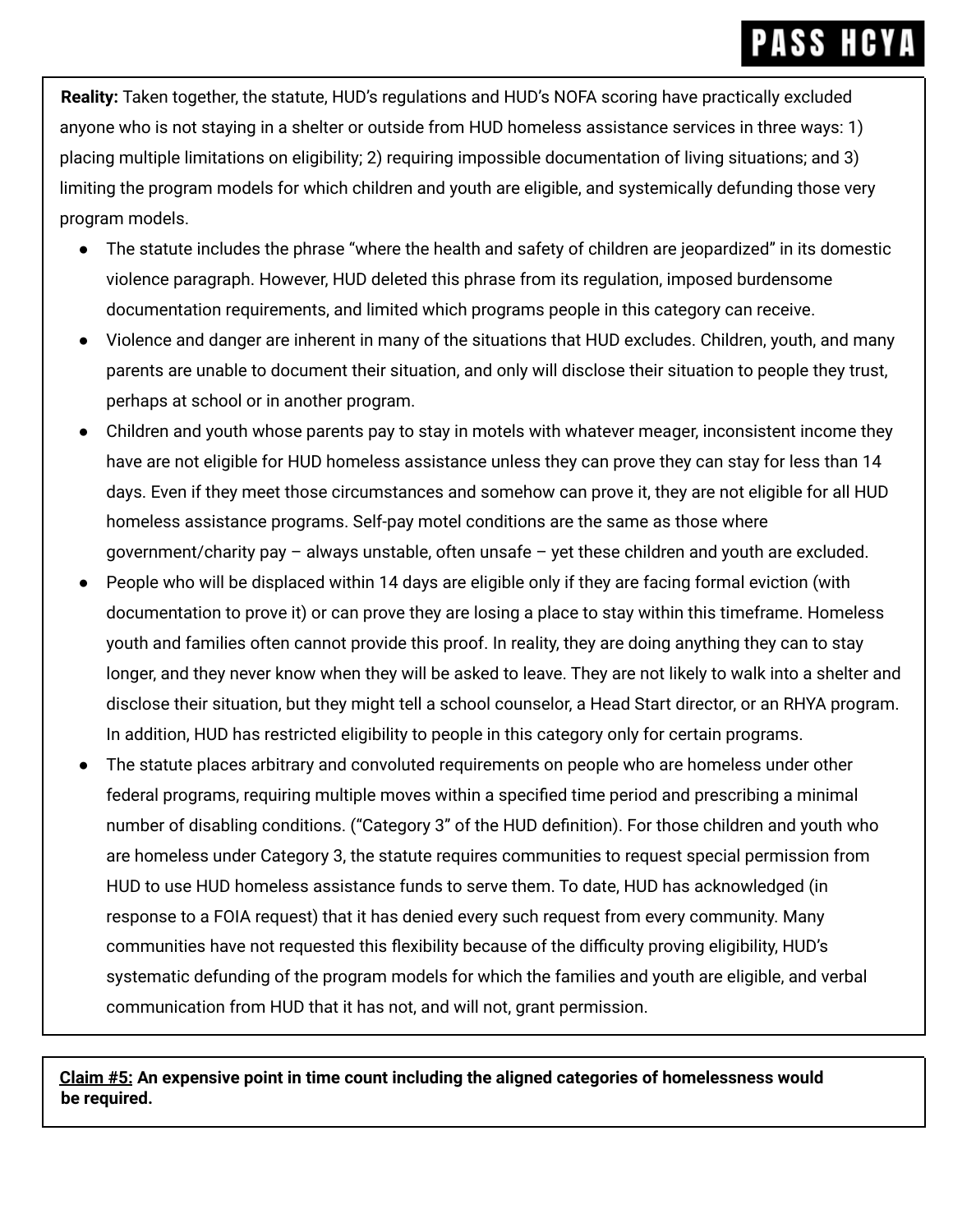**Reality:** Current law prohibits HUD from requiring communities to count the categories of homelessness that were added in the 2009 reauthorization. This ensures incomplete and inaccurate data on homelessness. To obtain accurate data on all types of homelessness, HCYA requires that if communities conduct annual counts of homeless people, they must count individuals that meet any part of the definition of homelessness. This would not require an additional PIT count, as other federal programs already are documenting homelessness for those additional individuals. HUD would retain the ability to decide how such a count would be conducted, or simply could collect existing data from other federal programs. Data collection would require communication among federal programs regarding their homeless numbers—communication that will improve interagency collaboration and leverage resources. HCYA also requires HUD's annual report to Congress to include data on homelessness from programs under other federal statutes. HCYA will provide policymakers and communities with a sorely-needed, complete picture of homelessness among all who experience it. We cannot use funding efficiently, or engage the private sector in our efforts, without complete data.

**Claim #6: The current HUD homeless assistance programs have reduced homelessness. Therefore, they should not be altered.**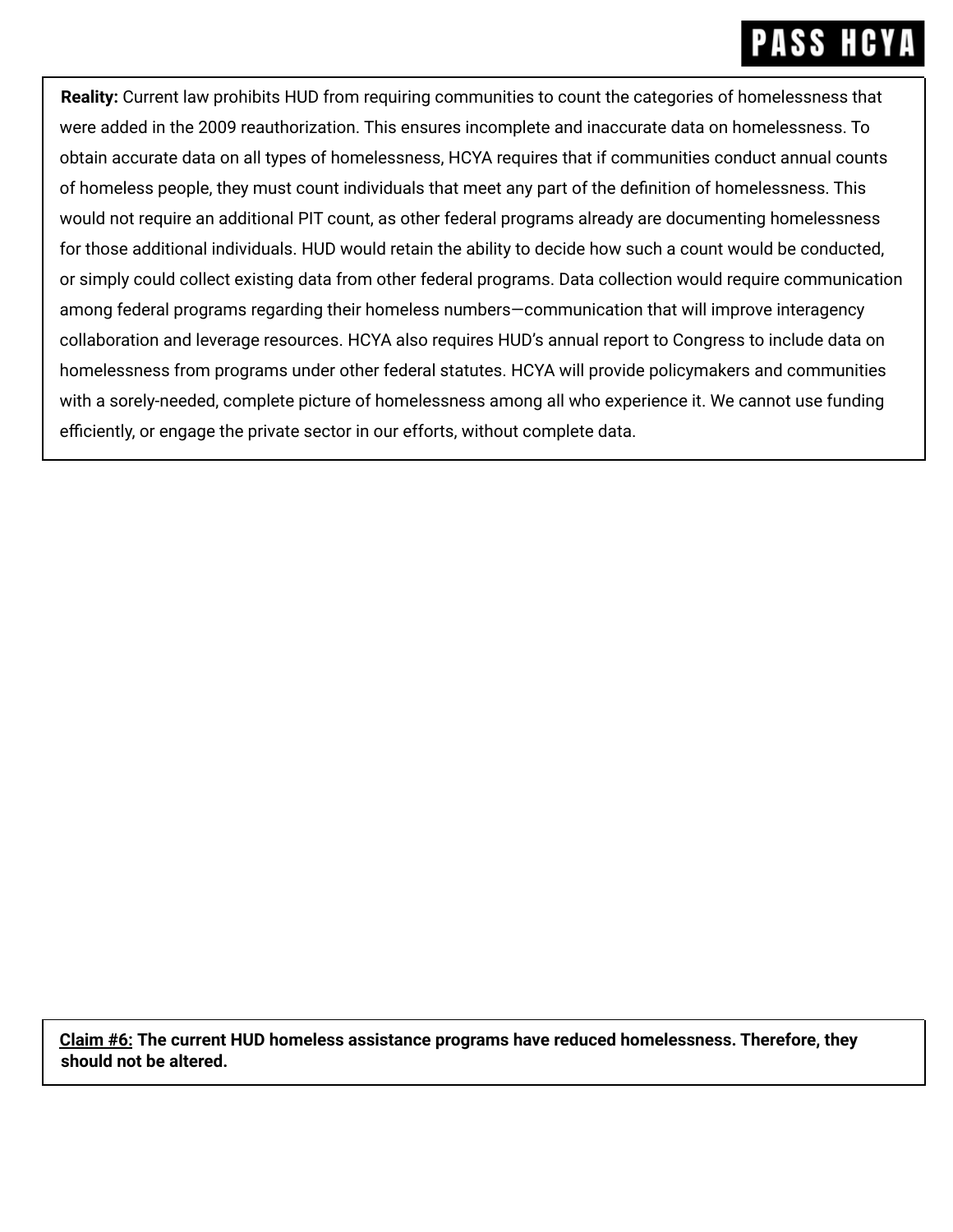#### **Reality:**

- Other systems (schools, early childhood programs) do not show progress. Instead, they show significant increases in child and youth homelessness over time. Schools and early childhood systems exist in all communities, even those without shelter or where shelters are full. They are also required to identify and enroll homeless children and youth. This makes them more accurate barometers of youth and family homelessness than HUD's Point in Time (PIT) counts. National research on unaccompanied youth and young adults also shows homelessness far above HUD's numbers.
- HUD PIT counts grossly underestimate homelessness, especially in non-urban areas and among certain populations, like youth and families, who move in and out of HUD-defined homelessness over time. PIT counts are limited only to people in shelter and people who can be observed to be staying outside during the count. These populations often specifically seek to avoid identification, for fear of negative responses from law enforcement or child welfare Moreover, HUD awards points on applications for lower counts, creating an incentive for counts that show fewer people.
- Other counts of youth and young adults experiencing homelessness have shown dramatically higher numbers than HUD PIT counts. This includes local 'youth counts' that can occur simultaneous to PIT counts and report significantly higher number of young people experiencing homelessness, which are then 'corrected' to meet HUD's definitions and dramatically reduce (or in some cases eliminate) young people who have been counted.
- The 2017 HUD-funded report *Missed Opportunities: Youth Homelessness in America*, which implemented the study on the incidence and prevalence of youth and young adult homelessness that was required under the 2008 reauthorization of the Runaway and Homeless Youth Act, showed an estimated 4.2 million young people experience at least one night of homelessness in a given year (700,000 minors aged 14-17 and 3.5 million young adults aged 18- 24). This compares with HUD PIT count estimates of 36,361 total young people (4,093 minors and 32,268 young adults aged 18-24), as well as 8,724 parenting young people under the age of 25.
- Homeless Management Information System (HMIS) data do not measure outcomes effectively. HMIS only tracks if a person comes back into a program that participates in HMIS in the same jurisdiction. For example, HMIS does not measure whether a family or youth was evicted after being provided HUD-funded services, unless they return to a participating HMIS shelter in the same jurisdiction. If participating HMIS shelters are full, and the family stays with other people, sleeps in their car, stays in a domestic violence or other shelter that does not participate in HMIS, or enters shelter in another jurisdiction, that family's return to homelessness is not counted. As a result, HMIS overestimates program effectiveness and provides an incomplete view of what happens to families and youth after they exit a program. Moreover, as service providers become frustrated with HUD's rules and/or lose funding, they are no longer entering their data in HMIS, further reducing the numbers.